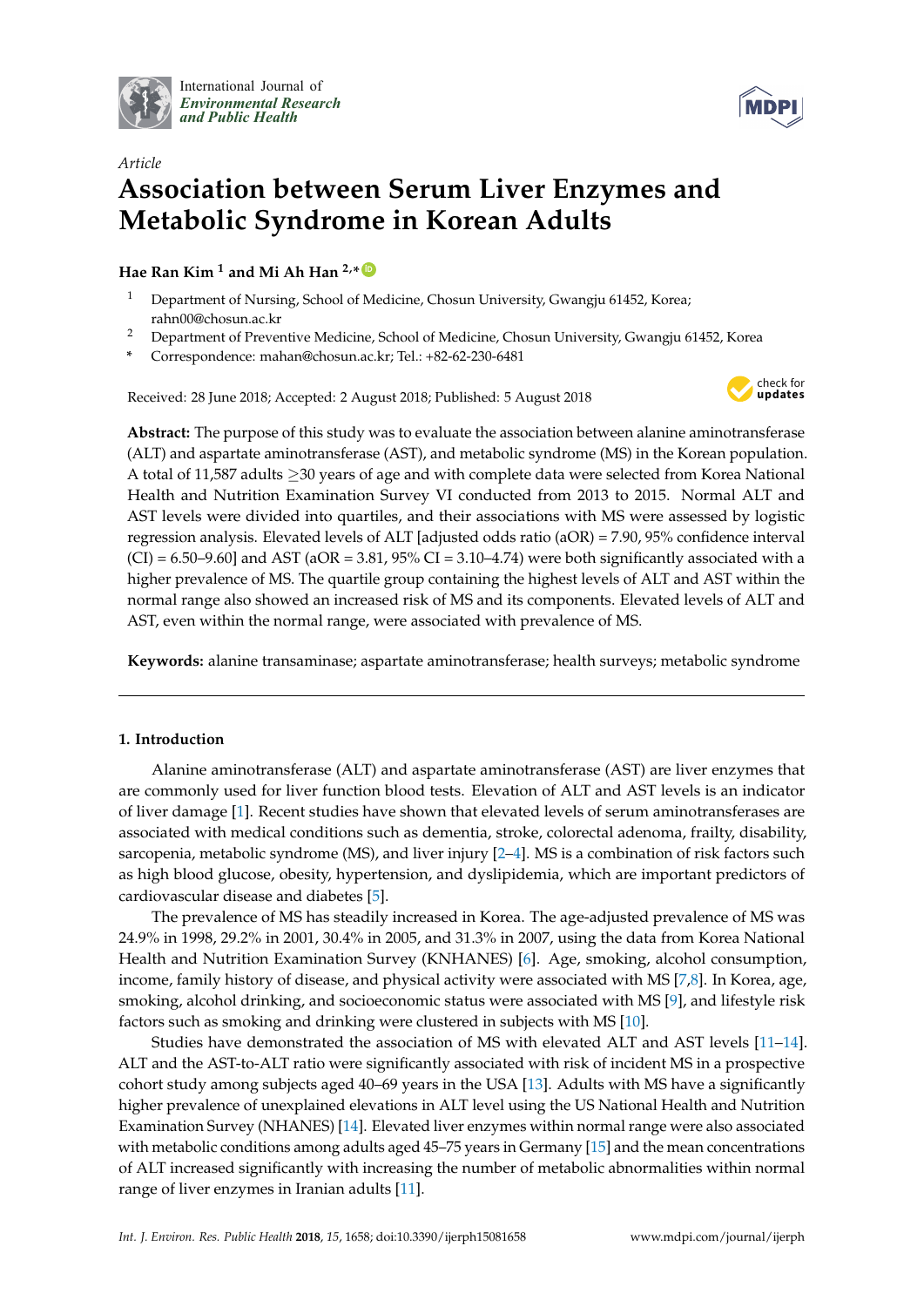The elevated liver enzymes can be regarded as a surrogate marker of non-alcoholic fatty liver disease (NAFLD) which is liver fat accumulation [\[16\]](#page-7-3). A similar prevalence pattern has been reported in NAFLD and MS [\[17\]](#page-7-4) and both were associated with dyslipidemia, central obesity, and insulin resistance [\[11\]](#page-6-9). Therefore, NAFLD has been regarded as a possible component in the cluster of MS [\[18\]](#page-7-5).

In Korea, elevated liver enzymes were associated with MS. ALT and the AST-to-ALT ratio were associated with clustering of MS components in Korean adolescents [\[19\]](#page-7-6). Serum ALT levels were correlated with the component of MS in Korean postmenopausal women [\[20\]](#page-7-7). However, data for assessing the association between elevated liver enzymes within normal range and MS were limited in Korea. Thus, we investigated the relationship between elevated ALT/AST levels and MS based on data from the sixth KNHANES. The difference of MS according to the level of liver enzymes within normal range was investigated.

## **2. Methods**

#### *2.1. Data Source*

This study utilized data from the sixth KNHANES, which was conducted from 2013 to 2015 by the Korean Centers for Disease Control and Prevention. The purpose of this cross-sectional survey is to help establish national health policies and develop knowledge bases for the assessment of health risk factors and health indicators. The KNHANES used two-stage probability sampling methods to select nationally representative samples of non-institutionalized civilians and evaluated health status and related behavior at the national level. First, 576 (192 per year) primary sampling units (PSUs) were sampled based on administrative districts and housing types. Then, systematic sampling was applied to select 20 households from each PSU after excluding facilities such as nursing homes, military facilities, prisons, and foreign households. All individuals aged one year and over in selected households were selected as study subjects. KNHANES VI consisted of health interviews, health examinations, and nutrition surveys. Data from the health interview and health examination were used in this study. All health interviews and examinations were performed by trained staff members and all equipment was calibrated periodically [\[21\]](#page-7-8). From a total of 22,948 participants, the subjects who were unable to be evaluated for MS were excluded, and 11,587 subjects who were over 30 years old and had undergone blood tests for ALT and AST levels were included in the final analysis.

## *2.2. Criteria of Metabolic Syndrome*

MS was determined according to the unified criteria published in the National Cholesterol Education Program Adult Treatment Panel III guideline [\[22\]](#page-7-9). These include the following: (1) abdominal obesity, defined as waist circumference  $\geq$ 90 cm for men and  $\geq$ 85 cm for women; (2) fasting blood glucose levels  $\geq$ 110 mg/dL; (3) triglycerides  $\geq$ 150 mg/dL; (4) high-density lipoprotein (HDL) cholesterol <40 mg/dL for men, and <50 mg/dL for women; and (5) hypertension, defined as systolic blood pressure ≥130 mmHg or diastolic blood pressure ≥85 mmHg, and taking antihypertensive medication. If the subjects met three or more of these criteria, they were classified as having MS.

Waist circumference was measured at the midpoint between the lower costal margin and the upper margin of iliac crest using a tape measure (Seca 220; Seca, Hamburg, Germany). Blood pressure was measured three times after 5 min rest using a mercury sphygmomanometer (Baumanometer; Baum, Copiague, NY, USA) and the average of the last two measurements was used. Venous blood samples after 8 h of fasting were collected and serum levels of glucose, triglycerides, and cholesterol were measured using a Hitachi Automatic Analyzer 7600 (Hitachi, Tokyo, Japan).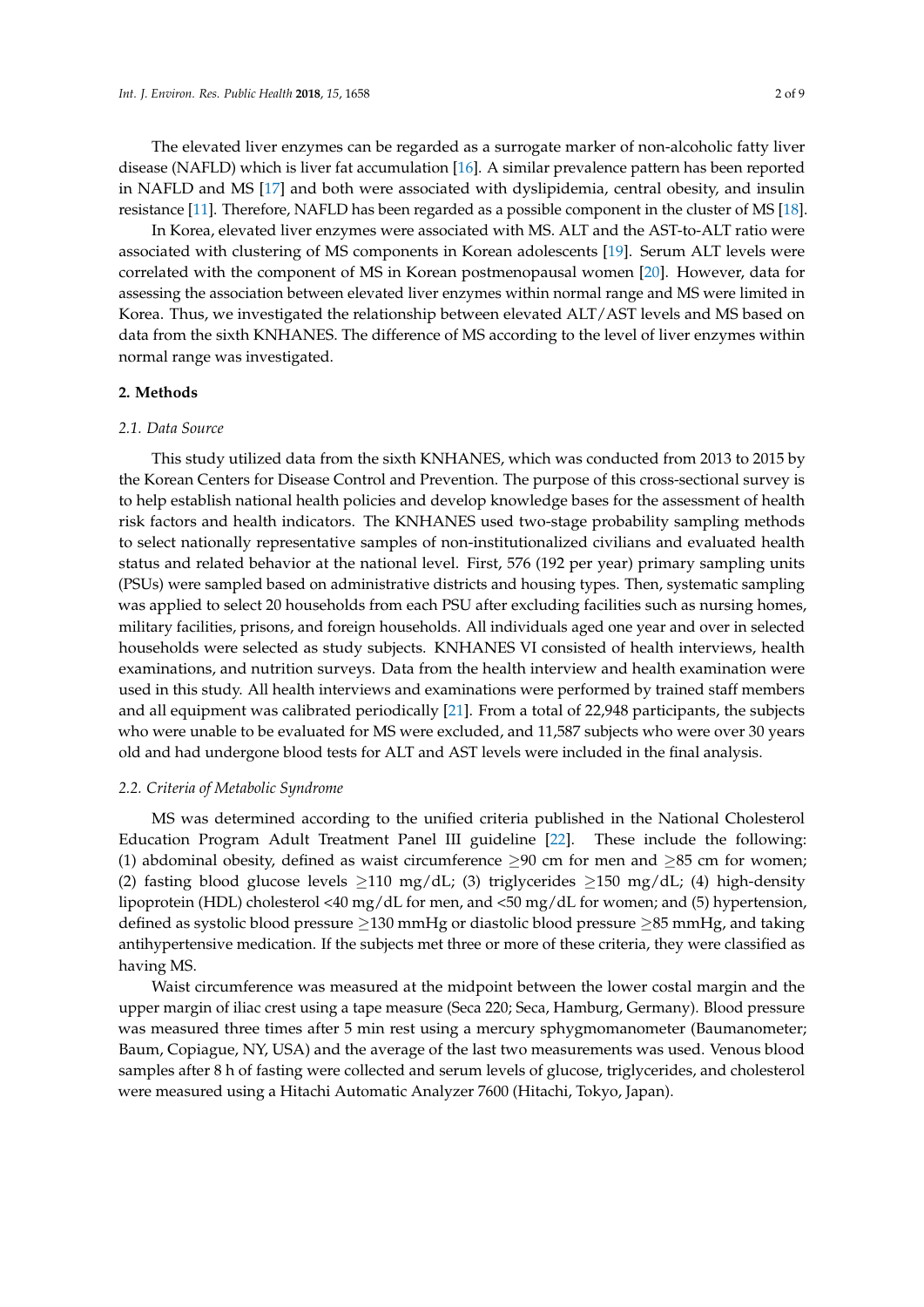## *2.3. Criteria for Alanine Aminotransferase and Aspartate Aminotransferase Levels*

Fasting venous blood serum were collected and serum levels of ALT and AST were measured using a Hitachi Automatic Analyzer 7600 (Hitachi, Tokyo, Japan). Elevated serum ALT or AST levels were defined as greater than 40 U/L according to the conventional value [\[23,](#page-7-10)[24\]](#page-7-11). Elevated liver enzymes (even if within normal range) were associated with metabolic disorders [\[11,](#page-6-9)[15\]](#page-7-2). Thus, subjects within the normal range were divided into quartiles. Within the normal range, AST/ALT levels were divided into the following quartiles:  $\leq$ 13 U/L, 14–17 U/L, 18–22 U/L, and 23–40 U/L for ALT; and ≤17 U/L, 18–20 U/L, 21–24 U/L, and 25–40 U/L for AST.

## *2.4. Covariates*

Variables associated with MS in previous studies were selected as covariates [\[8](#page-6-6)[–10\]](#page-6-8) and data from health interview surveys were used. Independent variables included age (continuous), sex (men, women), education (≤elementary school, middle school, ≥high school), current occupation (yes, no), marital status (living with spouse, others), household income (low, middle-low, middle-high, high), current smoking status (yes, no), current drinking status (yes, no), and physical activity (1–2, ≥3 days/week). Income was divided into quartiles based on the data of total household income.

### *2.5. Statistical Analysis*

Data were analyzed using IBM SPSS Statistics for Windows, version 24 (IBM Corp., Armonk, NY, USA). Prevalence of MS and elevation of liver enzyme levels were analyzed by frequency analysis. The difference of age by MS was compared using *t*-test and the prevalence of MS by general characteristics were compared using Chi-squared tests. The relationship between MS components and the range of liver enzyme levels was analyzed using the Chi-square test. Finally, multiple logistic regression analyses were used to identify the odds ratios (ORs) for liver enzyme levels, which were used as independent variables to study the association of liver enzyme levels with MS and its components. As the data of KNHANES was acquired using stratified, clustered, and systematic sampling, we used analysis methods for complex samples. All results excepting number reported as weighted values. Differences were considered statistically significant at *p* < 0.05.

#### **3. Results**

## *3.1. Prevalence of Metabolic Syndrome*

MS was prevalent in 26.9% of subjects. The prevalence of MS components are as follows: 28.7% for abdominal obesity, 32.9% for high blood pressure, 31.7% for high triglycerides, 35.9% for low HDL-cholesterol, and 37.3% for high blood glucose. Overall, 7.8% of the study subjects had elevated ALT levels, and 4.5% had elevated AST levels.

The prevalence of MS was higher in men (30.0%) than in women (24.6%) (*p* < 0.001), and higher in subjects with lower levels of education (35.8%) than those with higher levels of education (18.5%) (*p* < 0.001). MS prevalence was also higher in subjects without occupation (29.6%), in subjects with lower income (37.1%), and current smokers (31.2%) (*p* < 0.001) (Table [1\)](#page-3-0).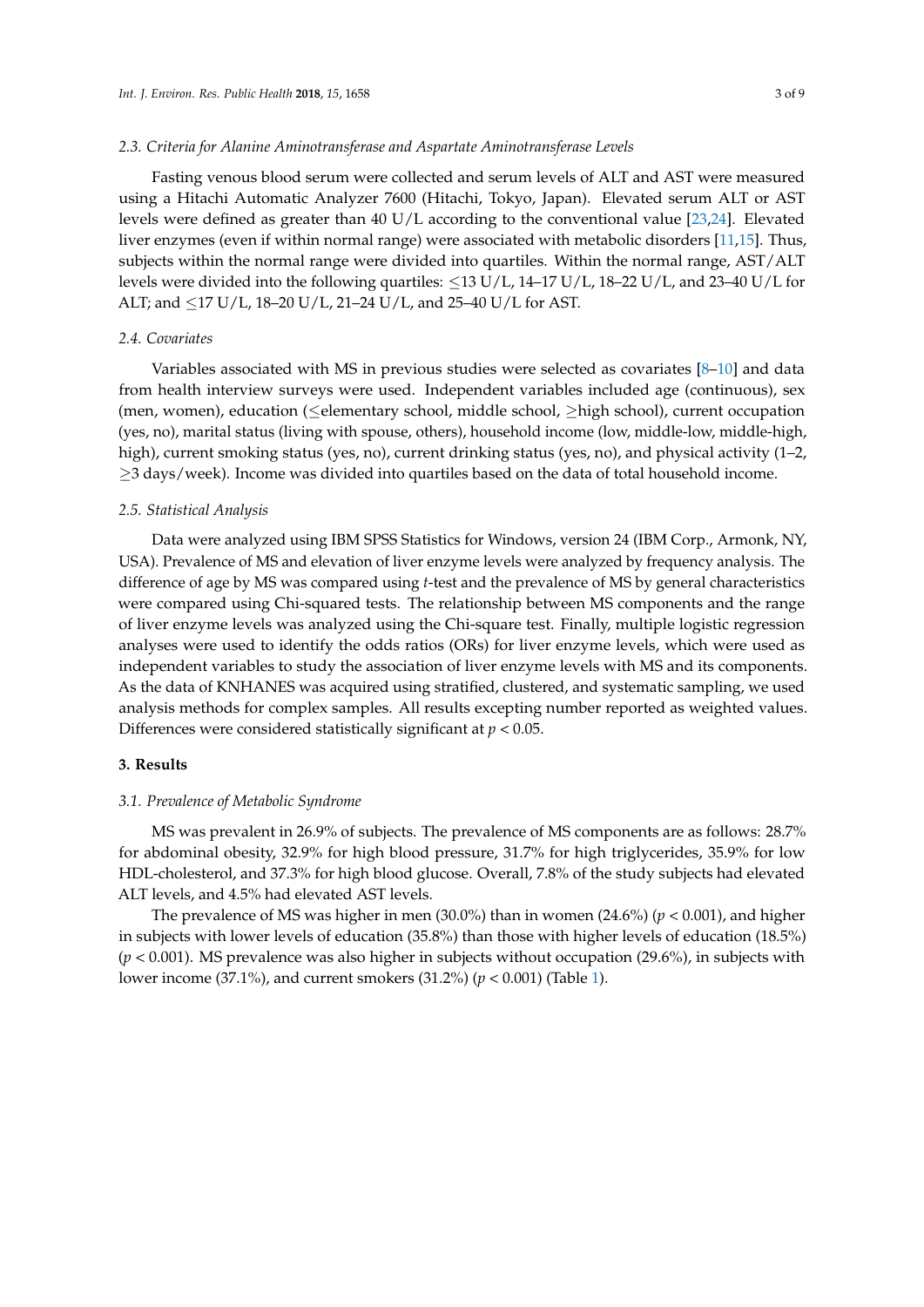| <b>Variables</b>         | Metabolic Syndrome | $\boldsymbol{p}$ |         |
|--------------------------|--------------------|------------------|---------|
|                          | No                 | Yes              |         |
| Age (years)              | $52.93 \pm 0.30$   | $58.85 \pm 0.29$ | < 0.001 |
| <b>Sex</b>               |                    |                  | < 0.001 |
| Men                      | 3490 (70.0)        | 1474 (30.0)      |         |
| Women                    | 5011 (75.4)        | 1612 (24.6)      |         |
| Education                |                    |                  | < 0.001 |
| $\leq$ Elementary school | 2828 (64.2)        | 1564 (35.8)      |         |
| Middle school            | 2768 (75.9)        | 881 (24.1)       |         |
| $\geq$ High school       | 2905 (81.5)        | 641 (18.5)       |         |
| Current occupation       |                    |                  | < 0.001 |
| Yes                      | 5236 (74.9)        | 1740 (25.1)      |         |
| No                       | 3265 (70.4)        | 1346 (29.6)      |         |
| Marital status           |                    |                  | < 0.001 |
| Living with spouse       | 6945 (74.6)        | 2336 (25.4)      |         |
| Others                   | 1556 (67.0)        | 750 (33.0)       |         |
| Household income         |                    |                  | < 0.001 |
| Low                      | 1416 (62.9)        | 821 (37.1)       |         |
| Middle-low               | 2808 (71.6)        | 1090 (28.4)      |         |
| Middle-High              | 2267 (77.8)        | 657 (22.2)       |         |
| High                     | 2010 (79.0)        | 518 (21.0)       |         |
| Current smoking status   |                    |                  | 0.001   |
| Yes                      | 1485 (68.8)        | 674 (31.2)       |         |
| No                       | 7016 (74.1)        | 2412 (25.9)      |         |
| Current drinking status  |                    |                  | < 0.001 |
| Yes                      | 6002 (74.4)        | 2029 (25.6)      |         |
| No                       | 2499 (70.2)        | 1057 (29.8)      |         |
| Physical activity        |                    |                  | < 0.001 |
| 1-2 days/week            | 5243 (71.3)        | 2104 (28.7)      |         |
| $\geq$ 3 days/week       | 3258 (76.2)        | 982 (23.8)       |         |

<span id="page-3-0"></span>**Table 1.** Prevalence of metabolic syndrome according to the subjects' characteristics.

Values are expressed as mean  $\pm$  standard error or frequency  $(\%)$ .

# *3.2. Correlation between Liver Enzyme Levels and the Prevalence of Metabolic Syndrome and Its Components*

MS was prevalent in 53.7% of subjects with elevated ALT levels. The prevalence of MS components in subjects with elevated ALT levels was as follows: 52.2% for abdominal obesity, 44.2% for high blood pressure, 57.2% for high triglycerides, 58.0% for low HDL-cholesterol, and 57.3% for high blood glucose. Within the normal range of ALT levels, the prevalence of MS, abdominal obesity, high blood pressure, high triglycerides, low HDL-cholesterol, and high blood glucose increased significantly when enzyme levels increased ( $p < 0.001$ ). MS was prevalent in 49.8% of subjects with elevated AST levels. The prevalence of MS components in subjects with elevated AST levels was as follows: 50.2% for abdominal obesity, 49.9% for high blood pressure, 49.9% for high triglycerides, 39.1% for low HDL-cholesterol, and 58.8% for high blood glucose. Within the normal range of AST levels, the prevalence of MS, abdominal obesity, high blood pressure, high triglyceride, and high blood glucose also increased significantly with increasing enzyme levels  $(p < 0.001)$  (Table [2\)](#page-4-0).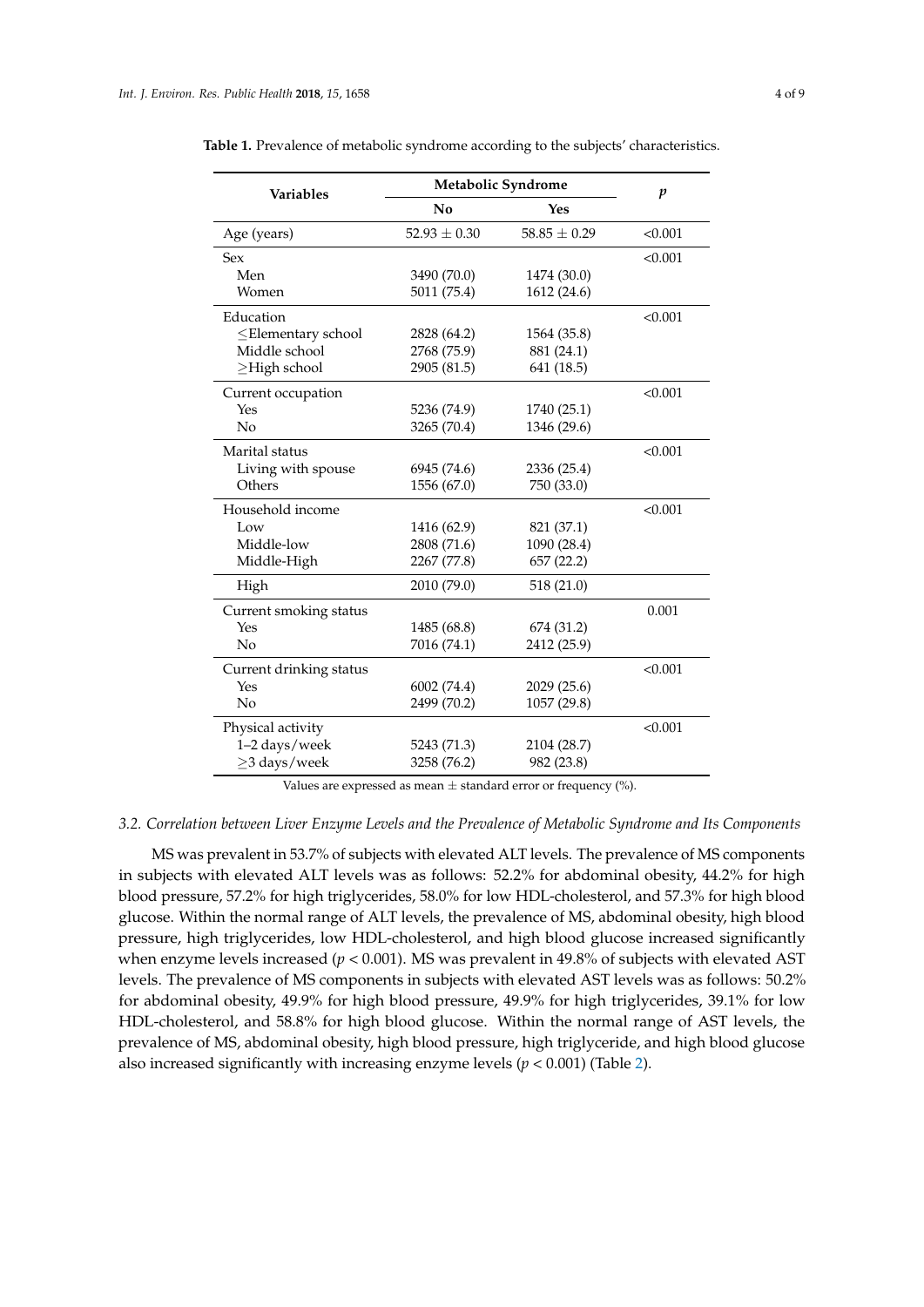|                     | <b>Normal ALT</b>          |                                   |                            |                            |         | <b>ALT</b>               |                         |         |
|---------------------|----------------------------|-----------------------------------|----------------------------|----------------------------|---------|--------------------------|-------------------------|---------|
| <b>Variables</b>    | Ouartile 1<br>$(n = 3061)$ | <b>Ouartile 2</b><br>$(n = 2717)$ | Ouartile 3<br>$(n = 2358)$ | Ouartile 4<br>$(n = 2550)$ | p       | Normal<br>$(n = 10,686)$ | Elevated<br>$(n = 901)$ | p       |
| Metabolic syndrome  | 409 (14.0)                 | 577 (21.6)                        | 663 (27.6)                 | 958 (37.7)                 | < 0.001 | 2607 (24.6)              | 479 (53.7)              | < 0.001 |
| Abdominal obesity   | 449 (14.9)                 | 608(23.5)                         | 713 (30.8)                 | 1019 (40.2)                | < 0.001 | 2789 (26.7)              | 475 (52.2)              | < 0.001 |
| High blood pressure | 710 (23.8)                 | 813 (30.6)                        | 828 (35.0)                 | 996 (40.4)                 | < 0.001 | 3347 (32.0)              | 392 (44.2)              | < 0.001 |
| High triglyceride   | 493 (16.2)                 | 701 (26.4)                        | 822 (34.9)                 | 1132 (43.9)                | < 0.001 | 3148 (29.6)              | 513 (57.2)              | < 0.001 |
| Low HDL-cholesterol | 1033 (34.3)                | 972 (35.8)                        | 829 (34.8)                 | 956 (36.9)                 | < 0.001 | 6896 (64.6)              | 525(58.0)               | 0.003   |
| High blood glucose  | 709 (23.5)                 | 948 (34.8)                        | 945 (39.0)                 | 1231 (48.1)                | < 0.001 | 3833 (35.6)              | 506 (57.3)              | < 0.001 |
|                     | <b>Normal AST</b>          |                                   |                            |                            |         | <b>AST</b>               |                         |         |
| <b>Variables</b>    | Ouartile 1<br>$(n = 3057)$ | <b>Ouartile 2</b><br>$(n = 2741)$ | Ouartile 3<br>$(n = 2705)$ | Ouartile 4<br>$(n = 2542)$ | p       | Normal<br>$(n = 11,045)$ | Elevated<br>$(n = 542)$ | p       |
| Metabolic syndrome  | 521 (16.9)                 | 671 (24.7)                        | 729 (28.0)                 | 902(35.1)                  | < 0.001 | 2823 (25.8)              | 263 (49.8)              | < 0.001 |
| Abdominal obesity   | 604(20.4)                  | 695 (25.7)                        | 774 (29.2)                 | 917 (36.6)                 | < 0.001 | 2990 (27.7)              | 274 (50.2)              | < 0.001 |
| High blood pressure | 645 (21.8)                 | 846 (31.1)                        | 978 (36.7)                 | 1006 (40.5)                | < 0.001 | 3475 (32.1)              | 264 (49.9)              | < 0.001 |
| High triglyceride   | 621(19.8)                  | 817 (30.4)                        | 893 (33.4)                 | 1061 (41.7)                | < 0.001 | 3392 (30.9)              | 269(49.9)               | < 0.001 |
|                     |                            |                                   |                            |                            |         |                          |                         |         |
| Low HDL-cholesterol | 1151 (37.1)                | 990 (36.1)                        | 928 (35.2)                 | 884 (34.7)                 | 0.374   | 3953 (35.8)              | 213 (39.1)              | 0.218   |
| High blood glucose  | 890 (28.9)                 | 967(35.0)                         | 1048 (38.6)                | 1121 (44.0)                | < 0.001 | 4026 (36.3)              | 313 (58.8)              | < 0.001 |

<span id="page-4-0"></span>**Table 2.** The prevalence of metabolic syndrome and its components according to the liver enzyme.

AST: aspartate aminotransferase; ALT: alanine aminotransferase; HDL: high-density lipoprotein. Values are expressed as frequency (%).

## *3.3. The Odds Ratios for Metabolic Syndrome and Its Components at Different Liver Enzyme Levels*

Within the normal range of liver enzyme levels, the ORs of MS, and its components significantly increased in quartiles with higher levels of ALT and AST. In subjects with elevated levels of ALT, the OR of MS was 7.90 (95% confidence interval (CI) =  $6.50-9.60$ ), which was significantly higher than that of the subjects in normal quartile 1. The same applied to the OR of abdominal obesity (6.89, 95% CI = 5.56–8.52), high blood pressure (2.36, 95% CI = 1.86–3.00), high triglycerides (5.67, 95% CI = 4.71–6.83), low HDL-cholesterol  $(2.01, 95\%$  CI = 1.63–2.47), and high blood glucose  $(3.99, 95\% \text{ CI} = 3.16 - 5.02)$ . Similarly, in subjects with elevated AST levels, the OR of MS was 3.81  $(95\% \text{ CI} = 3.10 - 4.74)$ , which was significantly higher than that of the subjects in normal quartile 1. The OR of abdominal obesity (3.24, 95% CI = 2.55–4.12), high blood pressure (2.60, 95% CI = 2.10–3.22), high triglycerides (3.17, 95% CI = 2.51–4.01), and high blood glucose (2.42, 95% CI = 1.93–3.04) were also higher than those in the normal quartiles (Table [3\)](#page-5-0).

**Table 3.** Odds ratios (95% confidence interval) for metabolic syndrome and components by the level of liver enzymes.

| Normal ALT             |            |                         |                         |                         | Elevated                | p for Trend |  |
|------------------------|------------|-------------------------|-------------------------|-------------------------|-------------------------|-------------|--|
| <b>Variables</b>       | Ouartile 1 | Ouartile 2              | Ouartile 3              | <b>Ouartile 4</b>       | <b>ALT</b>              |             |  |
| Metabolic<br>syndrome  | 1.00       | 1.49<br>$(1.28 - 1.74)$ | 2.11<br>$(1.82 - 2.45)$ | 3.60<br>$(3.10 - 4.19)$ | 7.90<br>$(6.50 - 9.60)$ | < 0.001     |  |
| Abdominal<br>obesity   | 1.00       | 1.61<br>$(1.41 - 1.85)$ | 2.40<br>$(2.10 - 2.75)$ | 3.88<br>$(3.34 - 4.51)$ | 6.89<br>$(5.56 - 8.52)$ | < 0.001     |  |
| High blood<br>pressure | 1.00       | 1.15<br>$(1.00-1.33)$   | 1.39<br>$(1.21 - 1.60)$ | 1.82<br>$(1.57 - 2.10)$ | 2.36<br>$(1.86 - 3.00)$ | < 0.001     |  |
| High<br>triglyceride   | 1.00       | 1.70<br>$(1.45 - 1.99)$ | 2.44<br>$(2.08 - 2.86)$ | 3.38<br>$(2.96 - 3.86)$ | 5.67<br>$(4.71 - 6.83)$ | < 0.001     |  |
| Low<br>HDL-cholesterol | 1.00       | 1.10<br>$(0.97 - 1.26)$ | 1.15<br>$(1.00-1.34)$   | 1.44<br>$(1.28 - 1.63)$ | 2.01<br>$(1.63 - 2.47)$ | < 0.001     |  |
| High blood<br>glucose  | 1.00       | 1.40<br>$(1.20 - 1.64)$ | 1.67<br>$(1.46 - 1.91)$ | 2.46<br>$(2.13 - 2.85)$ | 3.99<br>$(3.16 - 5.02)$ | < 0.001     |  |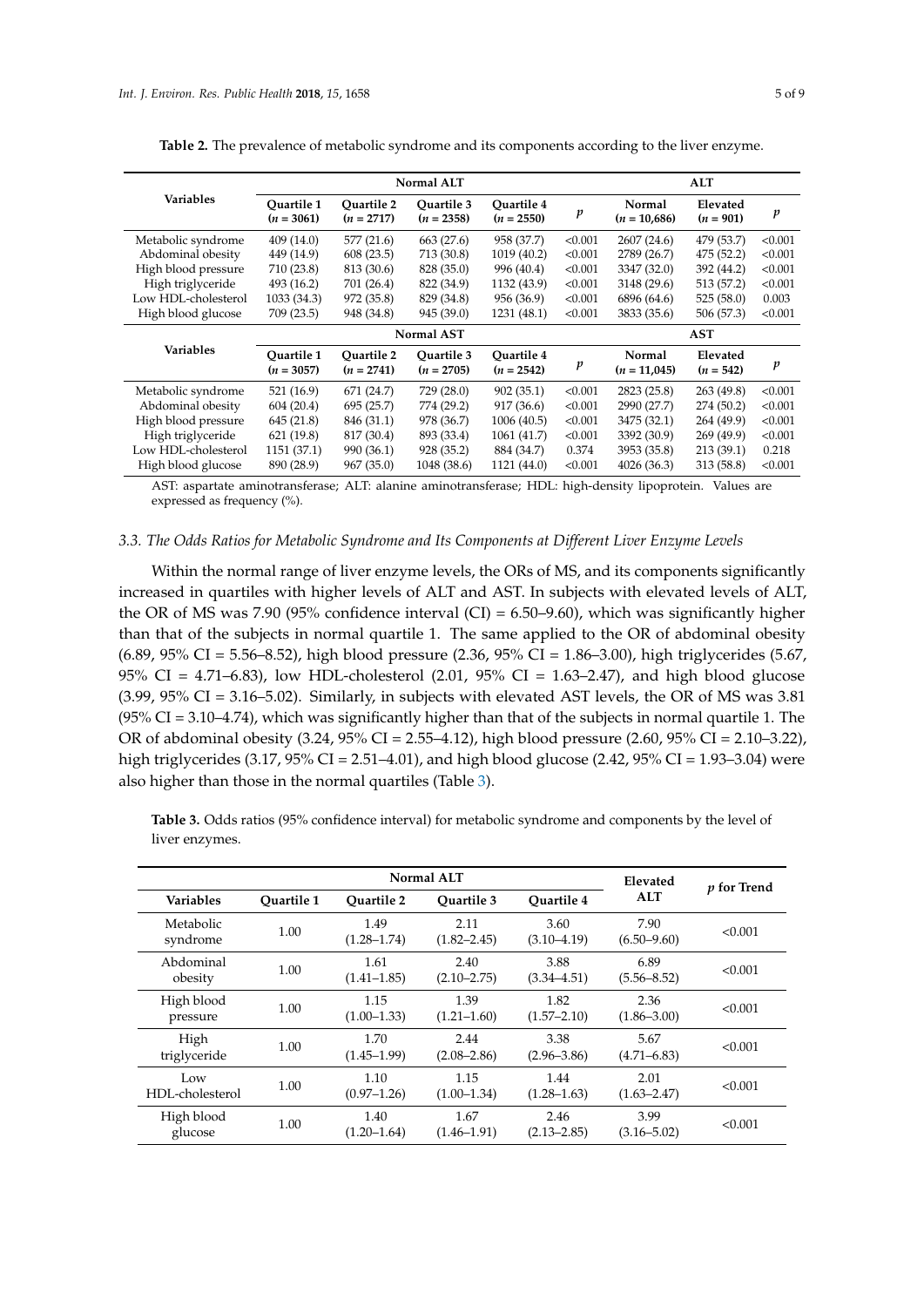<span id="page-5-0"></span>

| Normal AST             |            |                         |                         |                         | Elevated                | <i>p</i> for trend |  |
|------------------------|------------|-------------------------|-------------------------|-------------------------|-------------------------|--------------------|--|
| <b>Variables</b>       | Ouartile 1 | <b>Ouartile 2</b>       | Ouartile 3              | <b>Ouartile 4</b>       | <b>AST</b>              |                    |  |
| Metabolic<br>syndrome  | 1.00       | 1.37<br>$(1.19 - 1.57)$ | 1.49<br>$(1.31 - 1.70)$ | 2.00<br>$(1.73 - 2.31)$ | 3.81<br>$(3.10 - 4.74)$ | < 0.001            |  |
| Abdominal<br>obesity   | 1.00       | 1.18<br>$(1.01 - 1.39)$ | 1.33<br>$(1.15 - 1.53)$ | 1.80<br>$(1.58 - 2.05)$ | 3.24<br>$(2.55 - 4.12)$ | < 0.001            |  |
| High blood<br>pressure | 1.00       | 1.29<br>$(1.12 - 1.48)$ | 1.48<br>$(1.25 - 1.74)$ | 1.66<br>$(1.40 - 1.96)$ | 2.60<br>$(2.10 - 3.22)$ | < 0.001            |  |
| High<br>triglyceride   | 1.00       | 1.67<br>$(1.44 - 1.93)$ | 1.81<br>$(1.58 - 2.01)$ | 2.41<br>$(2.10 - 2.77)$ | 3.17<br>$(2.51 - 4.01)$ | < 0.001            |  |
| Low<br>HDI-cholesterol | 1.00       | 0.93<br>$(0.81 - 1.05)$ | 0.89<br>$(0.77 - 1.03)$ | 0.92<br>$(0.81 - 1.04)$ | 1.17<br>$(0.90 - 1.51)$ | < 0.001            |  |
| High blood<br>glucose  | 1.00       | 1.03<br>$(0.92 - 1.15)$ | 1.05<br>$(0.95 - 1.17)$ | 1.23<br>$(1.08 - 1.41)$ | 2.42<br>$(1.93 - 3.04)$ | < 0.001            |  |

**Table 3.** *Cont.*

AST: aspartate aminotransferase; ALT: alanine aminotransferase; HDL: high-density lipoprotein. Adjusted for age, sex, education, current occupation, marital status, family income, current smoking status, current drinking status, and physical activity.

#### **4. Discussion**

Many epidemiological studies have used ALT and AST levels as measures to assess fat accumulation in hepatocytes. Increased ALT levels were associated with a higher likelihood of obesity, hypertension, hypertriglyceridemia, elevated blood glucose, and cardiovascular disease [\[15,](#page-7-2)[25,](#page-7-12)[26\]](#page-7-13). Furthermore, recent studies have reported the association of serum ALT and AST levels with MS [\[27\]](#page-7-14) and its components [\[15\]](#page-7-2).

Elevated liver enzymes more than upper normal limits  $(>40 U/L)$  were associated with increased risk of MS in this study. Similar results were reported in previous studies using US NHANES. Elevated ALT levels (>40 U/L for men and >31 U/L for women) and AST levels (>37 U/L for men and >31 U/L for women) were associated with diabetes [\[28\]](#page-7-15). More than 40 U/L of ALT and AST were associated with low LDL and high HDL cholesterol [\[29\]](#page-7-16).

Also, this study showed an increased prevalence of MS in the quartile group with the highest levels of ALT and AST within the normal range. The OR of MS and its components also increased with increasing ALT and AST levels. These results are consistent with previous studies. The prevalence of MS significantly increased from the first to the fifth quintile of ALT in the normal range [\[30\]](#page-7-17). Higher levels of ALT within the normal range were an independent risk factor for diabetes [\[1\]](#page-6-0). In addition to conventional clinical uses for indicate hepatic injury or fatty liver, our results suggested that elevated ALT and AST levels that are within the normal range may also be predictors of MS or cardiovascular disease. In this study, normal liver enzyme levels in the four quartiles were:  $\leq$ 13 U/L, 14–17 U/L, 18–22 U/L, and 23–40 U/L for ALT; and ≤17 U/L, 18–20 U/L, 21–24 U/L, and 25–40 U/L for AST. These concentration ranges could be used as references for screening ALT and AST serum levels, which may help with early detection of MS and prevent its progression. However, additional studies are needed to determine the reference values of ALT and AST levels that accurately predict the presence of MS in the Korean population.

We used the conventional definition of elevated liver enzymes (more than 40 U/L). Elevated liver enzymes, even if within normal range, were associated with MS. These associations suggested that current normal limits of liver enzymes might not fully identify MS and the associated metabolic disorder. Several studies and guidelines have proposed upper limit of normal liver enzyme levels which are lower than conventional values and differ by gender [\[31\]](#page-7-18). Future studies are needed to reveal the association between elevated liver enzymes and MS according to gender specific upper limits of liver enzymes.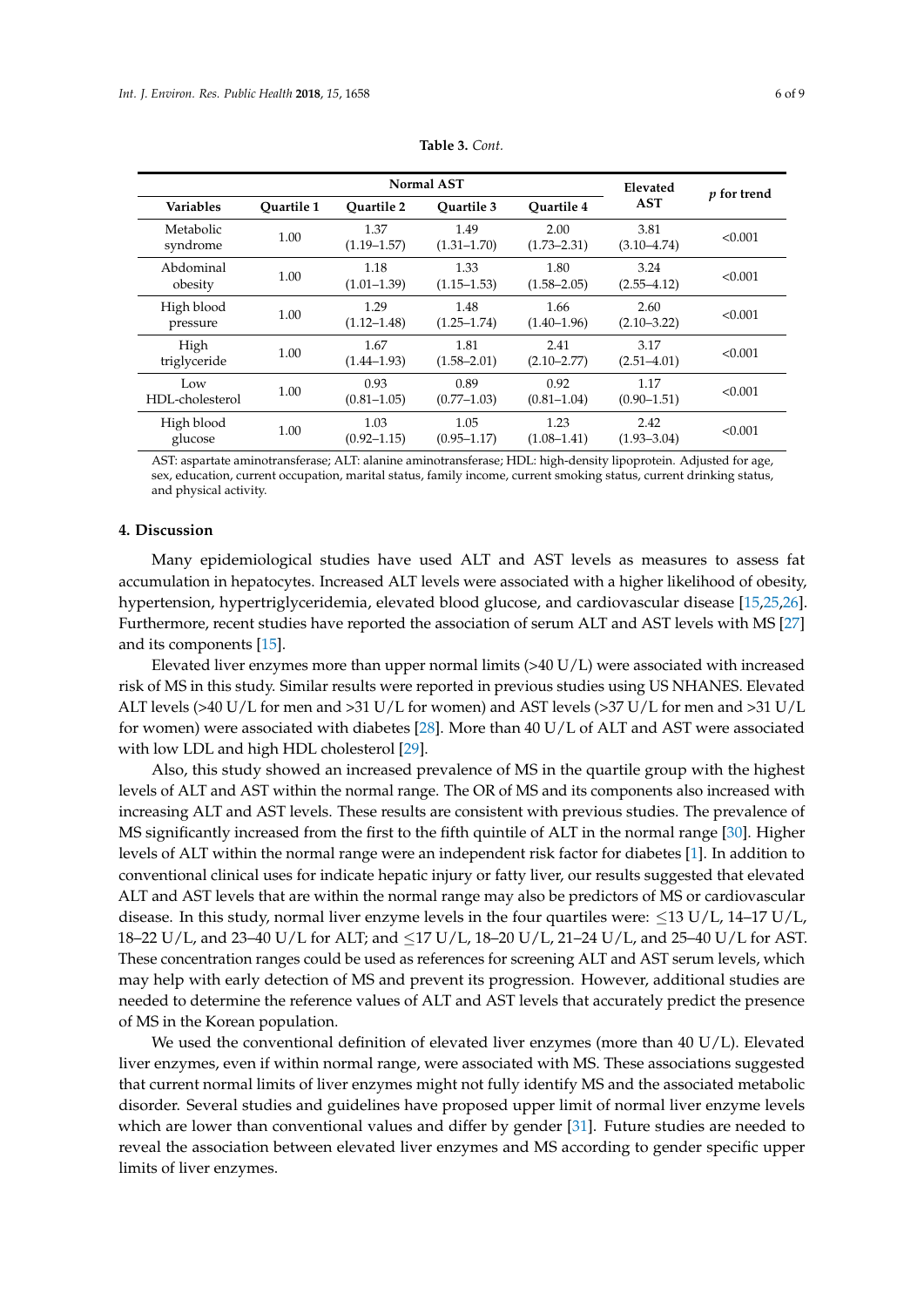The strengths of this study are as follows: an analysis of the most recent database to ensure accurate representation of the Korean population; a study of the association of MS with ALT and AST levels within their normal range; and analysis of the prevalence of MS in different characteristic groups of the population. This cross-sectional study could not reveal temporal relationships due to the nature of KNHANES. Further prospective studies are required to confirm the results of this study. In addition, liver enzymes were measured a single time and this can vary even within individuals. However single measurement of liver enzymes usually leads to non-differential misclassification compared to multiple measurements over time, which would probably lead to our results toward the null [\[32,](#page-8-0)[33\]](#page-8-1).

## **5. Conclusions**

This is a nationally representative study of the relationship between serum liver enzymes and MS in the Korean population. Even within the normal range, increased ALT and AST levels were associated with the risk of MS and its components. This study may provide a basis for the development of clinical guidelines to address MS and its components in the Korean population.

**Author Contributions:** H.R.K. and M.A.H. conceived and designed the study, analyzed the data, contributed to data interpretation and wrote the paper.

**Funding:** This work is supported by the National Research Foundation of Korea (NRF), funded by the Ministry of Science and ICT (NRF-2015R1A5A2009070).

**Conflicts of Interest:** The authors declare no conflict of interest.

## **References**

- <span id="page-6-0"></span>1. Ko, S.H.; Baeg, M.K.; Han, K.D.; Ko, S.H.; Ahn, Y.B. Increased liver markers are associated with higher risk of type 2 diabetes. *World J. Gastroenterol.* **2015**, *21*, 7478–7487. [\[CrossRef\]](http://dx.doi.org/10.3748/wjg.v21.i24.7478) [\[PubMed\]](http://www.ncbi.nlm.nih.gov/pubmed/26139993)
- <span id="page-6-1"></span>2. Vespasiani-Gentilucci, U.; De Vincentis, A.; Ferrucci, L.; Bandinelli, S.; Antonelli Incalzi, R.; Picardi, A. Low alanine aminotransferase levels in the elderly population: Frailty, disability, sarcopenia, and reduced survival. *J. Gerontol. Ser. A* **2017**, *73*, 925–930. [\[CrossRef\]](http://dx.doi.org/10.1093/gerona/glx126) [\[PubMed\]](http://www.ncbi.nlm.nih.gov/pubmed/28633440)
- 3. Tsuji, H.; Shiojima, I. Abstract 15632: Mildly elevated aspartate aminotransferase levels predict stroke deaths in a general Japanese population. *Circulation* **2017**, *136*, A15632.
- <span id="page-6-2"></span>4. Hung, H.-Y.; Chen, J.-S.; Chien-YuhYeh; Tang, R.; Hsieh, P.-S.; Wen-SyTasi; You, Y.-T.; You, J.-F.; Chiang, J.-M. Preoperative alkaline phosphatase elevation was associated with poor survival in colorectal cancer patients. *Int. J. Colorectal Dis.* **2017**, *32*, 1775–1778. [\[CrossRef\]](http://dx.doi.org/10.1007/s00384-017-2907-4) [\[PubMed\]](http://www.ncbi.nlm.nih.gov/pubmed/29030683)
- <span id="page-6-3"></span>5. Alberti, K.G.M.M.; Zimmet, P.; Shaw, J. The metabolic syndrome—A new worldwide definition. *Lancet* **2005**, *366*, 1059–1062. [\[CrossRef\]](http://dx.doi.org/10.1016/S0140-6736(05)67402-8)
- <span id="page-6-4"></span>6. Lim, S.; Shin, H.; Song, J.H.; Kwak, S.H.; Kang, S.M.; Won Yoon, J.; Choi, S.H.; Cho, S.I.; Park, K.S.; Lee, H.K.; et al. Increasing prevalence of metabolic syndrome in Korea: The korean national health and nutrition examination survey for 1998–2007. *Diabetes Care* **2011**, *34*, 1323–1328. [\[CrossRef\]](http://dx.doi.org/10.2337/dc10-2109) [\[PubMed\]](http://www.ncbi.nlm.nih.gov/pubmed/21505206)
- <span id="page-6-5"></span>7. Park, Y.W.; Zhu, S.; Palaniappan, L.; Heshka, S.; Carnethon, M.R.; Heymsfield, S.B. The metabolic syndrome: Prevalence and associated risk factor findings in the us population from the third national health and nutrition examination survey, 1988–1994. *Arch. Intern. Med.* **2003**, *163*, 427–436. [\[CrossRef\]](http://dx.doi.org/10.1001/archinte.163.4.427) [\[PubMed\]](http://www.ncbi.nlm.nih.gov/pubmed/12588201)
- <span id="page-6-6"></span>8. Xiao, J.; Wu, C.L.; Gao, Y.X.; Wang, S.L.; Wang, L.; Lu, Q.Y.; Wang, X.J.; Hua, T.Q.; Shen, H.; Cai, H. Prevalence of metabolic syndrome and its risk factors among rural adults in Nantong, China. *Sci. Rep.* **2016**, *6*, 38089. [\[CrossRef\]](http://dx.doi.org/10.1038/srep38089) [\[PubMed\]](http://www.ncbi.nlm.nih.gov/pubmed/27901076)
- <span id="page-6-7"></span>9. Tran, B.T.; Jeong, B.Y.; Oh, J.K. The prevalence trend of metabolic syndrome and its components and risk factors in Korean adults: Results from the Korean national health and nutrition examination survey 2008–2013. *BMC Public Health* **2017**, *17*, 71. [\[CrossRef\]](http://dx.doi.org/10.1186/s12889-016-3936-6) [\[PubMed\]](http://www.ncbi.nlm.nih.gov/pubmed/28086850)
- <span id="page-6-8"></span>10. Ha, S.; Choi, H.R.; Lee, Y.H. Clustering of four major lifestyle risk factors among Korean adults with metabolic syndrome. *PLoS ONE* **2017**, *12*, e0174567. [\[CrossRef\]](http://dx.doi.org/10.1371/journal.pone.0174567) [\[PubMed\]](http://www.ncbi.nlm.nih.gov/pubmed/28350828)
- <span id="page-6-9"></span>11. Nikniaz, L.; Nikniaz, Z.; Tabrizi, J.S.; Sadeghi-Bazargani, H.; Farahbakhsh, M. Is within-normal range liver enzymes associated with metabolic syndrome in adults? *Clin. Res. Hepatol. Gastroenterol.* **2018**, *42*, 92–98. [\[CrossRef\]](http://dx.doi.org/10.1016/j.clinre.2017.06.006) [\[PubMed\]](http://www.ncbi.nlm.nih.gov/pubmed/28866090)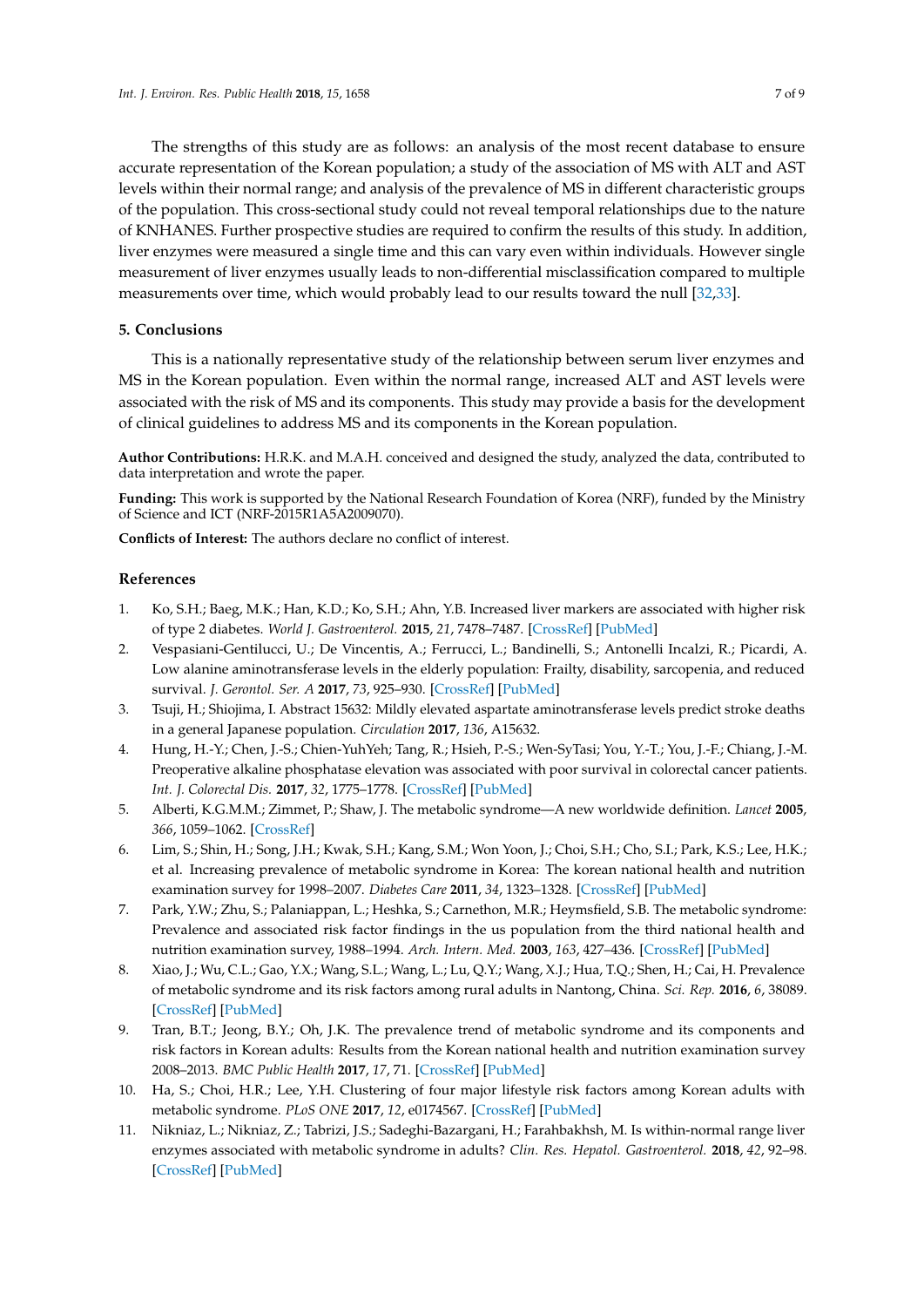- 12. Andre, P.; Balkau, B.; Vol, S.; Charles, M.A.; Eschwege, E. Gamma-glutamyltransferase activity and development of the metabolic syndrome (international diabetes federation definition) in middle-aged men and women: Data from the epidemiological study on the insulin resistance syndrome (desir) cohort. *Diabetes Care* **2007**, *30*, 2355–2361. [\[CrossRef\]](http://dx.doi.org/10.2337/dc07-0440) [\[PubMed\]](http://www.ncbi.nlm.nih.gov/pubmed/17586745)
- <span id="page-7-1"></span>13. Hanley, A.J.; Williams, K.; Festa, A.; Wagenknecht, L.E.; D'Agostino, R.B., Jr.; Haffner, S.M. Liver markers and development of the metabolic syndrome: The insulin resistance atherosclerosis study. *Diabetes* **2005**, *54*, 3140–3147. [\[CrossRef\]](http://dx.doi.org/10.2337/diabetes.54.11.3140) [\[PubMed\]](http://www.ncbi.nlm.nih.gov/pubmed/16249437)
- <span id="page-7-0"></span>14. Liangpunsakul, S.; Chalasani, N. Unexplained elevations in alanine aminotransferase in individuals with the metabolic syndrome: Results from the third national health and nutrition survey (NHANES III). *Am. J. Med. Sci.* **2005**, *329*, 111–116. [\[CrossRef\]](http://dx.doi.org/10.1097/00000441-200503000-00001) [\[PubMed\]](http://www.ncbi.nlm.nih.gov/pubmed/15767815)
- <span id="page-7-2"></span>15. Kalsch, J.F.; Bechmann, L.P.; Heider, D.; Best, J.; Manka, P.; Kalsch, H.; Sowa, J.P.; Moebus, S.; Slomiany, U.; Jockel, K.H.; et al. Normal liver enzymes are correlated with severity of metabolic syndrome in a large population based cohort. *Sci. Rep.* **2015**, *5*, 13058. [\[CrossRef\]](http://dx.doi.org/10.1038/srep13058) [\[PubMed\]](http://www.ncbi.nlm.nih.gov/pubmed/26269425)
- <span id="page-7-3"></span>16. Sattar, N.; Forrest, E.; Preiss, D. Non-alcoholic fatty liver disease. *BMJ* **2014**, *349*, g4596. [\[CrossRef\]](http://dx.doi.org/10.1136/bmj.g4596) [\[PubMed\]](http://www.ncbi.nlm.nih.gov/pubmed/25239614)
- <span id="page-7-4"></span>17. Wang, S.; Zhang, J.; Zhu, L.; Song, L.; Meng, Z.; Jia, Q.; Li, X.; Liu, N.; Hu, T.; Zhou, P.; et al. Association between liver function and metabolic syndrome in Chinese men and women. *Sci. Rep.* **2017**, *7*, 44844. [\[CrossRef\]](http://dx.doi.org/10.1038/srep44844) [\[PubMed\]](http://www.ncbi.nlm.nih.gov/pubmed/28317840)
- <span id="page-7-5"></span>18. Paschos, P.; Paletas, K. Non alcoholic fatty liver disease and metabolic syndrome. *Hippokratia* **2009**, *13*, 9–19. [\[PubMed\]](http://www.ncbi.nlm.nih.gov/pubmed/19240815)
- <span id="page-7-6"></span>19. Lee, K.; Yang, J.H. Which liver enzymes are better indicators of metabolic syndrome in adolescents: The fifth Korea national health and nutrition examination survey, 2010. *Metab. Syndr. Relat. Disord.* **2013**, *11*, 229–235. [\[CrossRef\]](http://dx.doi.org/10.1089/met.2012.0153) [\[PubMed\]](http://www.ncbi.nlm.nih.gov/pubmed/23451816)
- <span id="page-7-7"></span>20. Choi, K.M.; Lee, K.W.; Kim, H.Y.; Seo, J.A.; Kim, S.G.; Kim, N.H.; Choi, D.S.; Baik, S.H. Association among serum ferritin, alanine aminotransferase levels, and metabolic syndrome in korean postmenopausal women. *Metab. Clin. Exp.* **2005**, *54*, 1510–1514. [\[CrossRef\]](http://dx.doi.org/10.1016/j.metabol.2005.05.018) [\[PubMed\]](http://www.ncbi.nlm.nih.gov/pubmed/16253641)
- <span id="page-7-8"></span>21. Kweon, S.; Kim, Y.; Jang, M.J.; Kim, Y.; Kim, K.; Choi, S.; Chun, C.; Khang, Y.H.; Oh, K. Data resource profile: The Korea national health and nutrition examination survey (KNHANES). *Int. J. Epidemiol.* **2014**, *43*, 69–77. [\[CrossRef\]](http://dx.doi.org/10.1093/ije/dyt228) [\[PubMed\]](http://www.ncbi.nlm.nih.gov/pubmed/24585853)
- <span id="page-7-9"></span>22. Eckel, R.H.; Grundy, S.M.; Zimmet, P.Z. The metabolic syndrome. *Lancet* **2005**, *365*, 1415–1428. [\[CrossRef\]](http://dx.doi.org/10.1016/S0140-6736(05)66378-7)
- <span id="page-7-10"></span>23. Chen, S.; Guo, X.; Chen, Y.; Dong, S.; Sun, Y. Prevalence of abnormal serum liver enzymes in patients with type 2 diabetes mellitus: A cross-sectional study from China. *Postgrad. Med.* **2016**, *128*, 770–776. [\[CrossRef\]](http://dx.doi.org/10.1080/00325481.2016.1242366) [\[PubMed\]](http://www.ncbi.nlm.nih.gov/pubmed/27681272)
- <span id="page-7-11"></span>24. Gong, X.; Yang, J.; Tang, J.; Gu, C.; Huang, L.; Zheng, Y.; Liang, H.; Wang, M.; Wu, C.; Chen, Y.; et al. A mechanistic assessment of the discordance between normal serum alanine aminotransferase levels and altered liver histology in chronic hepatitis B. *PLoS ONE* **2015**, *10*, e0134532. [\[CrossRef\]](http://dx.doi.org/10.1371/journal.pone.0134532) [\[PubMed\]](http://www.ncbi.nlm.nih.gov/pubmed/26230094)
- <span id="page-7-12"></span>25. Zhang, L.; Ma, X.; Jiang, Z.; Zhang, K.; Zhang, M.; Li, Y.; Zhao, X.; Xiong, H. Liver enzymes and metabolic syndrome: A large-scale case-control study. *Oncotarget* **2015**, *6*, 26782–26788. [\[CrossRef\]](http://dx.doi.org/10.18632/oncotarget.5792) [\[PubMed\]](http://www.ncbi.nlm.nih.gov/pubmed/26449189)
- <span id="page-7-13"></span>26. Garcia-Hermoso, A.; Hackney, A.C.; Ramirez-Velez, R. Ideal cardiovascular health predicts lower risk of abnormal liver enzymes levels in the Chilean national health survey (2009–2010). *PLoS ONE* **2017**, *12*, e0185908. [\[CrossRef\]](http://dx.doi.org/10.1371/journal.pone.0185908) [\[PubMed\]](http://www.ncbi.nlm.nih.gov/pubmed/29049384)
- <span id="page-7-14"></span>27. Schindhelm, R.; Dekker, J.M.; Nijpels, G.; Stehouwer, C.D.A.; Bouter, L.; Heine, R.; Diamant, M. Alanine aminotransferase and the 6-year risk of the metabolic syndrome in Caucasian men and women: The hoorn study. *Diabet. Med.* **2007**, *24*, 430–435. [\[CrossRef\]](http://dx.doi.org/10.1111/j.1464-5491.2007.02100.x) [\[PubMed\]](http://www.ncbi.nlm.nih.gov/pubmed/17388959)
- <span id="page-7-15"></span>28. Jeon, C.Y.; Roberts, C.K.; Crespi, C.M.; Zhang, Z.F. Elevated liver enzymes in individuals with undiagnosed diabetes in the U.S. *J. Diabetes Complicat.* **2013**, *27*, 333–339. [\[CrossRef\]](http://dx.doi.org/10.1016/j.jdiacomp.2013.04.005) [\[PubMed\]](http://www.ncbi.nlm.nih.gov/pubmed/23683663)
- <span id="page-7-16"></span>29. Jiang, Z.G.; Mukamal, K.; Tapper, E.; Robson, S.C.; Tsugawa, Y. Low LDL-C and high HDL-C levels are associated with elevated serum transaminases amongst adults in the United States: A cross-sectional study. *PLoS ONE* **2014**, *9*, e85366. [\[CrossRef\]](http://dx.doi.org/10.1371/journal.pone.0085366) [\[PubMed\]](http://www.ncbi.nlm.nih.gov/pubmed/24454851)
- <span id="page-7-17"></span>30. Steinvil, A.; Shapira, I.; Ben-Bassat, O.K.; Cohen, M.; Vered, Y.; Berliner, S.; Rogowski, O. The association of higher levels of within-normal-limits liver enzymes and the prevalence of the metabolic syndrome. *Cardiovasc. Diabetol.* **2010**, *9*, 30. [\[CrossRef\]](http://dx.doi.org/10.1186/1475-2840-9-30) [\[PubMed\]](http://www.ncbi.nlm.nih.gov/pubmed/20633271)
- <span id="page-7-18"></span>31. Kwo, P.Y.; Cohen, S.M.; Lim, J.K. ACG clinical guideline: Evaluation of abnormal liver chemistries. *Am. J. Gastroenterol.* **2017**, *112*, 18–35. [\[CrossRef\]](http://dx.doi.org/10.1038/ajg.2016.517) [\[PubMed\]](http://www.ncbi.nlm.nih.gov/pubmed/27995906)